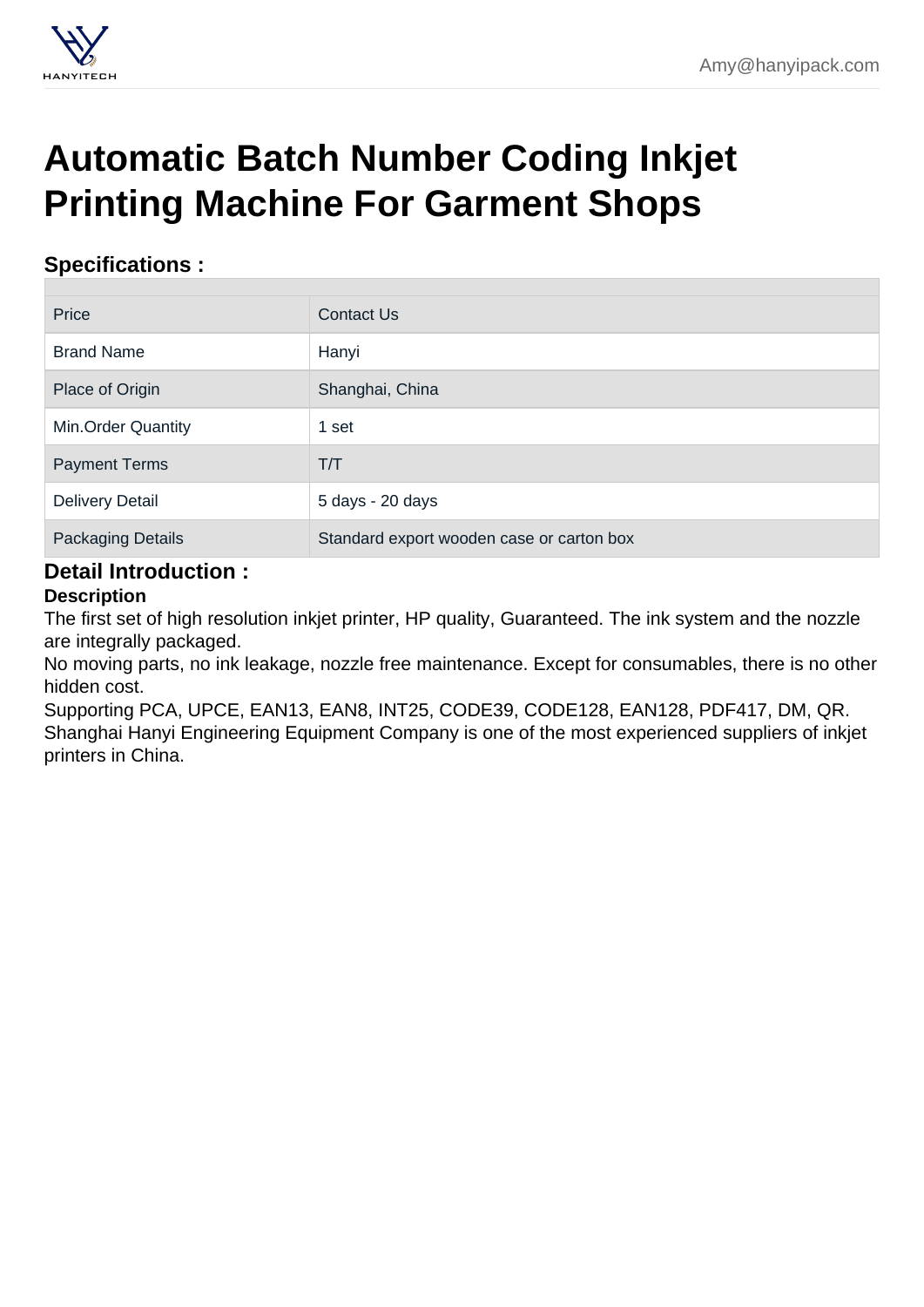Application Industries: Food, beverage, cosmetics, personal care, medicine and building material market.

Coding Details: Expiration date, MRP, Manufacturing Date, batch number, content, logo, barcode, QR code, two-dimension barcode, data matrix, data base.

Coding Materials: Corrugated paper,coated carton, soft package, hard plastic, envelop, paper carton and liquid container.

| Specification |
|---------------|
|               |

| Model               | HY-T300 Thermal Inkjet Printer                                                                                                           |
|---------------------|------------------------------------------------------------------------------------------------------------------------------------------|
| <b>Display</b>      | 5-inch color display                                                                                                                     |
| Status indication   | Ink monitoring, device status, USB application, synchronizer, external photoelectric<br>auto-detection and access                        |
| Operating language  | Chinese/English (Japanese, French, German, Spanish, Portuguese, Russian,<br>Korean)                                                      |
| Plug and drop card  | Adopt HP's latest thermal foam printing technology                                                                                       |
| Operation interface | Full-color touch screen input, making operation easier                                                                                   |
| Print content       | Date/time, expiry date, counter, box/stack counter, class, barcode, QR code,<br>English, numbers, Chinese, graphics, trademarks, symbols |